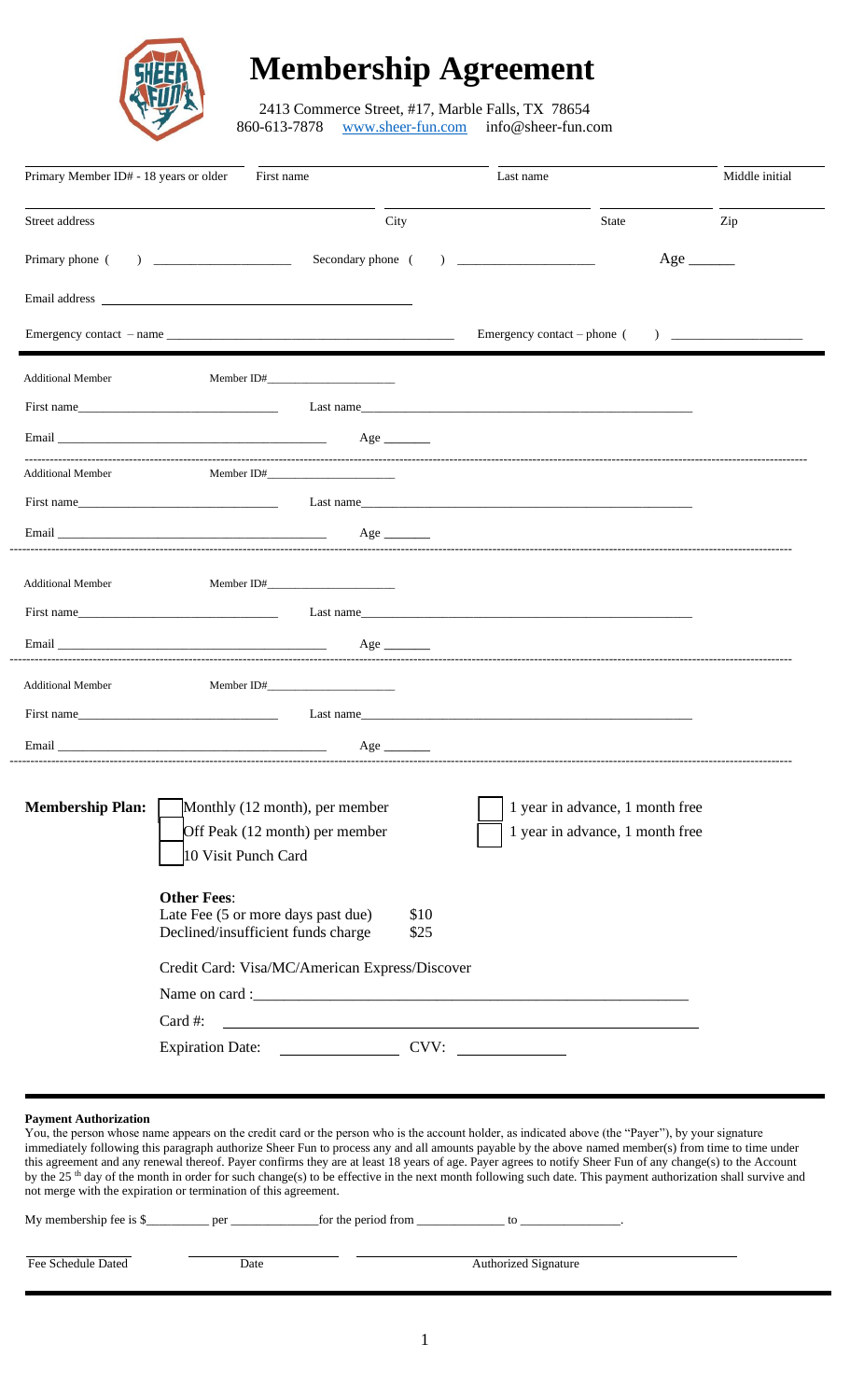This **Agreemen**t is between Sheer Fun and

hereafter referred to as "member". This agreement is entered on  $\equiv$ 

- 1. **Membership** 
	- a) Your first month at Sheer Fun is prorated, contingent upon when this Agreement is initiated relative to the first of each month. Monthly Dues are only prorated once, upon initial enrollment with Sheer Fun.
	- b) All memberships are collected via debit card or credit card. By providing your debit card or credit card information you allow Sheer Fun to automatically withdraw dues and fees as they come due each  $1<sup>st</sup>$  of the month.
	- c) **Right to Modify Dues**: Sheer Fun may increase your Dues at renewal.
- 2. **Three-Day Right of Rescission -** New members have three days after signing this Agreement to cancel their membership without penalty. If the Agreement is cancelled within three days, Sheer Fun will return to the member within thirty days all amounts paid less \$25 for usage of facility during those three days. To cancel, new members must inform Sheer Fun in writing of their intent to cancel. Written intent to cancel can be delivered to Sheer Fun in person or e-mailed to info@sheer-fun.com.

### 3. **Availability of Facility -**

- a) **Membership - By Appointment or Class:** Members may use the facilities only during scheduled classes, scheduled events or by appointment. Operating hours and current class schedules are listed on our website at www.sheer-fun.com. Sheer Fun reserves the right to change operating hours and/or class schedules at its sole discretion without any effect to this Agreement.
- b) **Off Peak –** Off Peak Members are prohibited from admitting anyone else to the facility. Your access may not be shared, transferred to, assigned to, loaned to or otherwise used by, any other person. If you break this term, you may be held responsible for any expenses or damages as a result of the access. Your membership may be suspended or cancelled.
- c) **Limited Availability:** Sheer Fun may close its Facility for seminars, certifications, maintenance, selected holidays and other hours based on municipal requirements. Sheer Fun may delete, change, discontinue, repair, or replace any part or all of the Facility without any effect on this Agreement. If no part of the Facility is unavailable for more than three (3) consecutive days (not including Sundays) for any reason but less than fifteen consecutive days (not including Sundays), except acts of nature, Sheer Fun will extend your membership, without Dues, for the same period the Facility was unavailable. Should the facility become unavailable for more than fifteen consecutive days (not including Sundays) for any reason including acts of nature, then you may elect to cancel this membership effective the following  $1<sup>st</sup>$  of the month. Sheer Fun will not be responsible for refunding any membership fees paid, including advance payments up to 12 months. Any memberships that are paid for more than 12 months in advance will have the portion corresponding to a term beyond 12 months refunded.
- d) **Limited Use:** If you know or should know you have a problem that might prevent you from using Sheer Fun (i.e., medical or family emergency, business travel, vacation,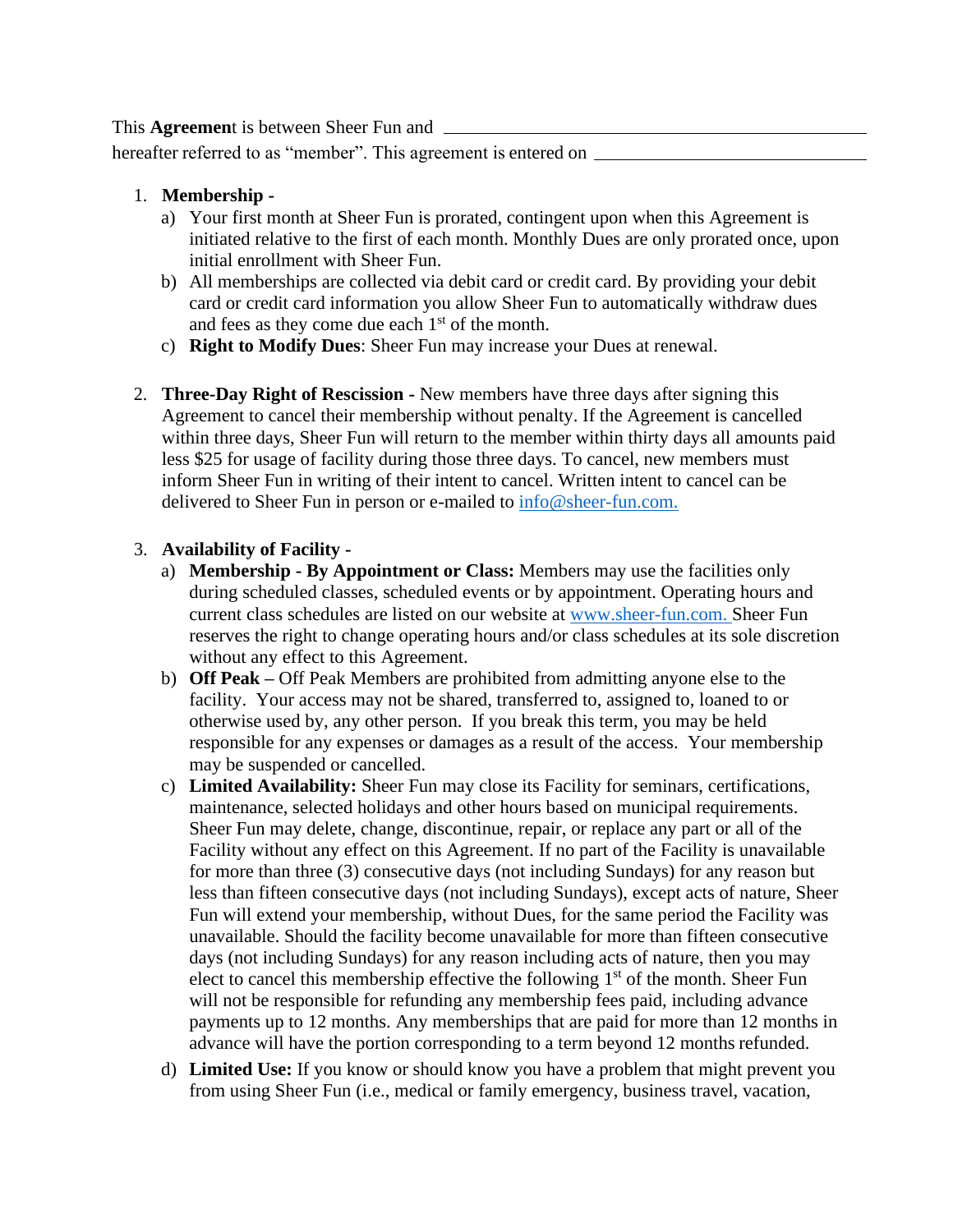etc…) and you sign this Agreement; you agree your membership is limited accordingly. However, because this is your choice, you still must pay your monthly dues as if you could use the Facility; there will be no carry-over of monthly dues into subsequent months for any time unspent using the Facility in a previous month. See our Freeze Policy for Term Memberships and our Cancellation Policy for other options.

- 4. **Freeze Policy for Term Memberships-** Members may put their term membership on hold, in one calendar month increments, for up to three (3) calendar months per year for a **fee of** \$15 per freeze request. Notice of freeze must be given via e-mail info@sheerfun.com at least 3 working days prior to the first day of the month to be frozen. Members will not be billed for membership during frozen months. Billing will resume automatically upon the end of the freeze. The current membership agreement will be extended by the number of months frozen.
- 5. **Late Payment / Declined Credit Card Fees -** A \$15 late payment will be due and payable for payments received past the  $5<sup>th</sup>$  of the month. A returned check or declined credit card/debit card will result in a **fee of \$25**. Membership fees must be paid on or before the first day of the month. Noncurrent Members will not be allowed to use the facilities after the  $5<sup>th</sup>$  of the month.
- 6. **Cancellation of Membership by Member -** A member may cancel their membership at any time with at least a 30-day notice, partial months are not permitted. If a member cancels on or after the  $2<sup>nd</sup>$  of any month, a payment will still be due the following month on the 1<sup>st</sup>. There are no refunds for membership fees, and Sheer Fun will not prorate a cancelled membership, except for members that paid 6 or more months in advance. Those paying 6 or more months in advance will be refunded  $\frac{1}{2}$  (half) the amount remaining in full month amounts rounded down to the nearest month.
- 7. **Lost Articles -** Sheer Fun assumes no responsibility for lost or stolen articles. Lost and found articles not claimed after 30 days will be donated to charity or thrown away.
- 8. **Smoking, Alcohol, Food and Drink. -** No smoking or alcohol is allowed in any part of the facility. Food or drink may be taken into the facilities if it is in a non-breakable, enclosed container. Food or drink cannot be consumed in climbing areas.

# 9. **Supervision of Children –**

Members must be 14 years of age or older. Those under 14 can also be members but must always be supervised by a parent / legal guardian or enrolled in a Kids Program. The parent / legal guardian must maintain direct supervision over the children during the entirety of their visit and cannot supervise more than 3 children at a time.